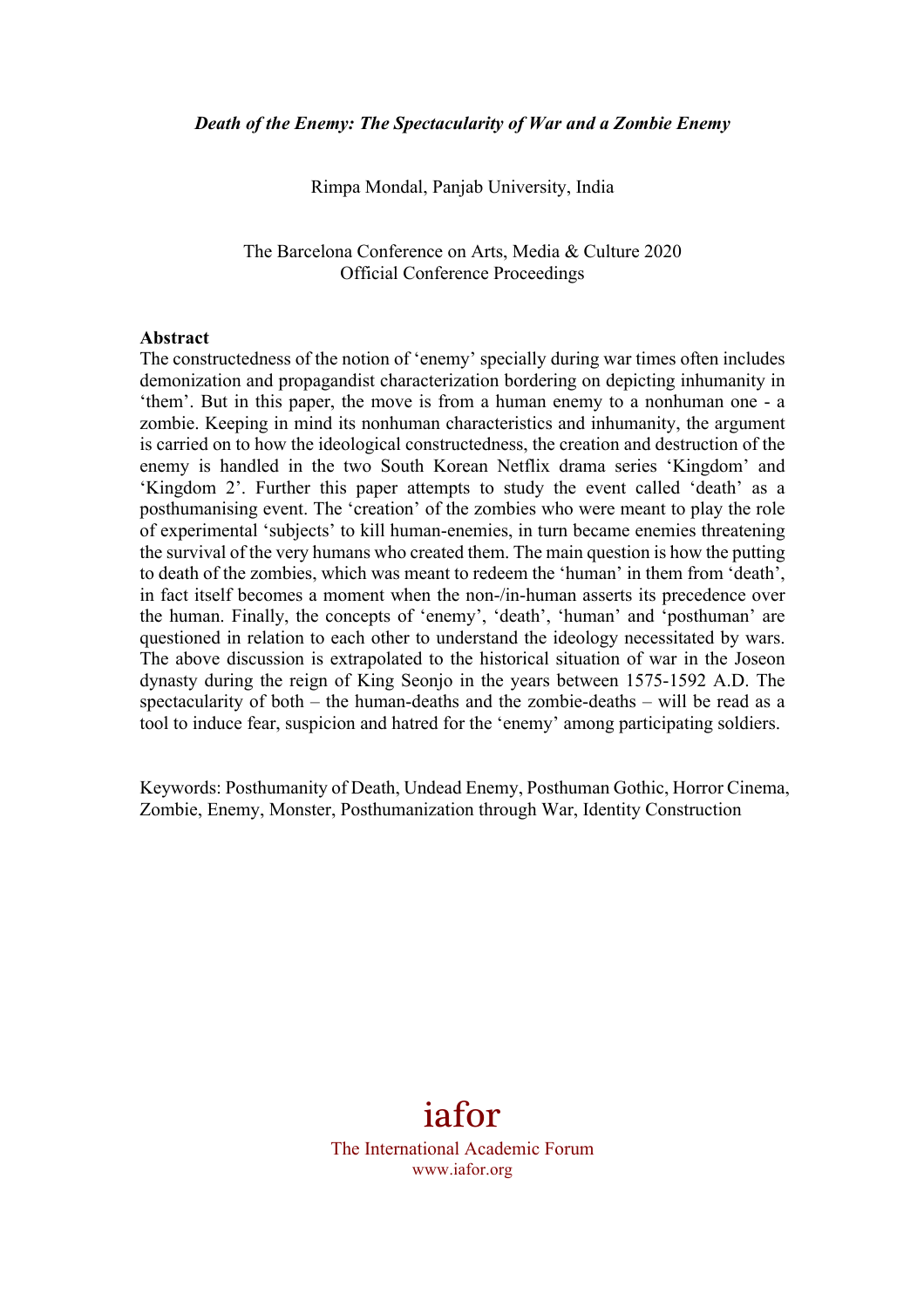#### **Introduction**

". . . Yet the dread Of dying, and being dead, Flashes afresh to hold and horrify...."

- Philip Larkin, 'Aubade' (1993)

In this paper, it is argued that the 'undeath' of the zombies is a nomenclature serving, not merely to delineate the threat of the end of the human species from its possible human and nonhuman 'others', but also to define the imminent confrontation with the 'other' under a war ideology. At first, it explains the position that during the urgencies of a war, the idea of the enemy is radicalised as a monstrous 'other' and constructed to meet the criterion of the *Diablo*. Then, it discusses how the screen depictions develop upon a negative portrayal of the enemy as the zombie and disseminate the war ideology. It particularly examines the state of *Joseon* Korea (1392-1910) as the dramatic site where this ideological play takes place, in the web series *Kingdom* and its sequel *Kingdom 2*. The posthumanism of the zombie deaths as events is a conclusion that is hypothesised.

#### **Zombie-body as Other**

The death of humans, according to the Platonic doctrine in 'Georgias' (Plato, 1997a) and 'Phaedo' (Plato, 1997b), occurs when the immaterial soul sheds the 'tomb' of the body to return to its original state (Masao & Dilworth, 1986). In positing the soul's immateriality, there is an assumption about the body's temporality and otherness, and the 'self'-hood of the soul. The creation of zombie monsters imagined the resurrection (Garcia, 2014) of the 'dead' body minus the soul; as literal figures of death. As they come into 'being' after the human 'dies', temporally they are the *post*-human animations of the rejected carcass (Lauro & Embry, 2017). Their resurrection may be explained as prolonged Lazarus reflexes; but this paper focuses on the death and possession of a body (own and/or another's) and so, takes the cause of zombification to be an occupation by a subhuman, often microbial, specie. So, the first question that arises is whether they can be considered the fearsome 'undead'.

As Micheal Sean Bolton (2014) points out, the dread of the posthuman Gothic is caused by the fear of what 'we' will *become* and what will be *left* of 'us' *after* 'our' demise. It is a fact taken up uncritically that the human faces a threat. The basic premise of human superiority would be challenged when the body, rejected by the 'soul' in hope of decomposition, gets usurped instead, thus raising the 'dead' from their graves. A 'death' of the human is a loss of the soul that represents selfhood. So, a necessary presumption for the creation of a zombie is their becoming *supra*human. Accordingly, the exploited, defiled and zombie body ultimately must decompose to a state of non-existence with the 'death' of the zombies to end this possibility of potential extinction. There is no fault line that allows the super-(post)human to *be,* except with an 'end' of the human. Death then marks the transition from being human to becoming a new entity – either spiritually divine and immaterial or monstrously physical.

Zombies in different legends and films have different origins but the most common narrative development seen is that the affliction first hits the 'other' humans who have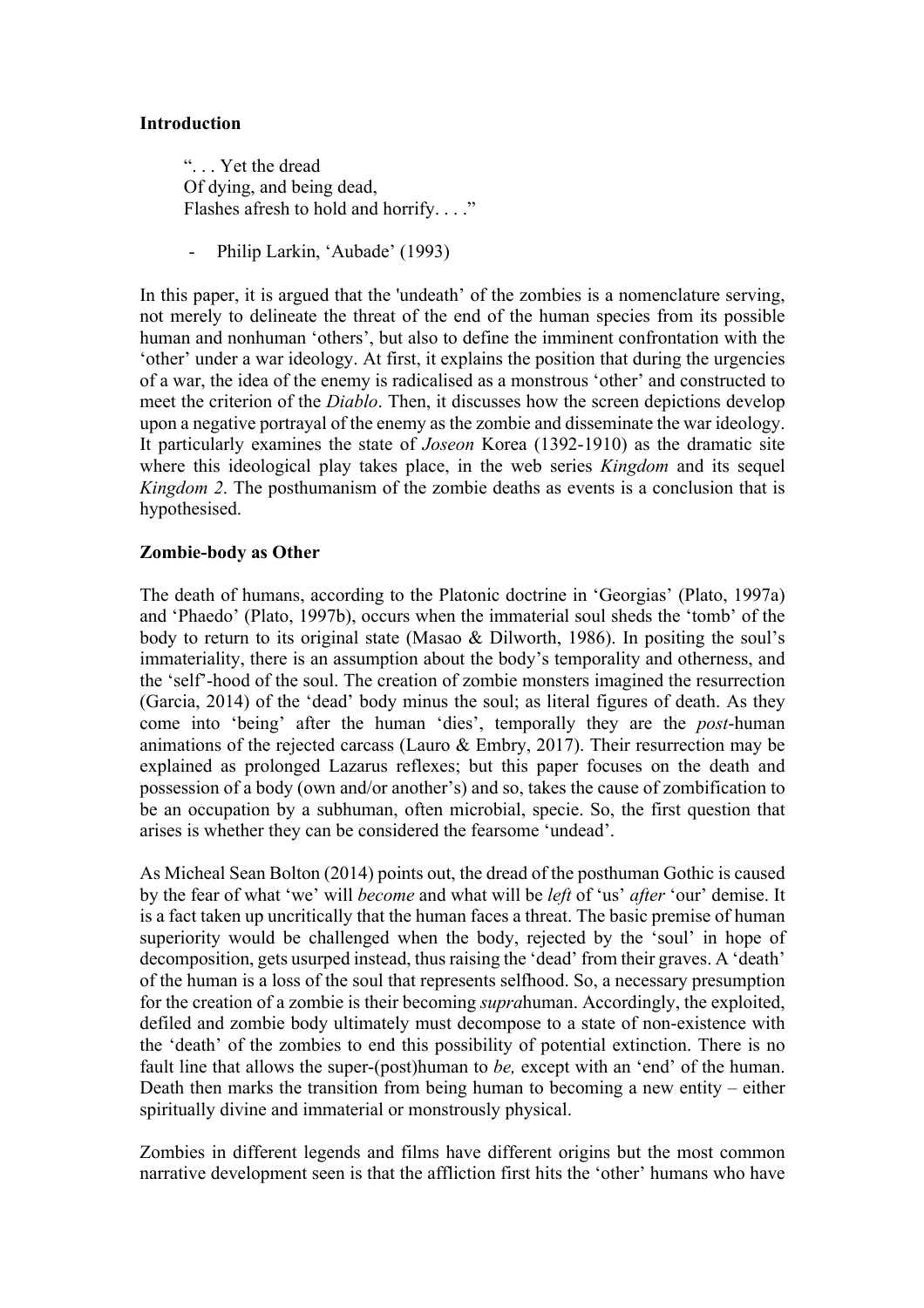already been placed nearer the monster and, therefore, cannot be included in 'civilisation'. Here, it is contended that the post*human* in the zombie is only possible when the human person, whose material body is the basic constituent of the zombie, is already an alterity or approaching an alterity. That aspect of the human in the zombie, who is already outside the borders of normal and acceptable humanhood, therefore is the monstrous. The human 'other' is just removed from its kindred species and counted as part of the zombie which is the actualisation of that 'other'. The post*human* in the zombie is then, according to the contention, an actualisation of this alterity to its maximum, imaginable potential. This actualisation takes place by the posthumanising event called 'death'.

#### **Zombie-Enemy in War**

War ideology attempts to create a binary between the idealised group defined against another. The self must, by self-description, consider itself as the manifestation of ultimate order, sacredness of action and righteousness of purpose; and who is pitted against an enemy – the 'other' representing chaos, disorder and all monstrosity - who must be defeated or supressed. From a Freudian viewpoint, the *heimlich* (homely, familiar) may be said to be warring against the *unheimlich* (unhomely, uncanny). This binary is ideologically propagated like a negative reinforcement and instils fear and thereby solidarity among the group members against the enemy to ensure the community's mobilisation and cohesion during an actual socio-military crisis (Xiaofei 2011).

Thus, by portraying qualities of otherness and uncanniness in the enemy, the group's fear and preparedness is meant to be weaponised to prevent the *unheimlich* from crossing over into the boundary of the 'home' space; including the idea of what it is to be *human*. Creed (1993) observed that anything "which crosses or threatens to cross the 'border' is abject" and this idea potentially demonises such social groups which have been seen as threats to civilization and order (Kristeva, 2018; Cole, 2006; Vint, 2017). In view of this, Freud's statement can be proffered, that a human too can become uncanny "when we credit him with evil intent" under the condition that "this intent to harm is realized with the help of special powers" (Cole, 2006). The zombie in being the *post*human already is placed in the position of the abject.

The enemy is seen as a collective entity (Tally, 2010) capable of overpowering the group with its swarm-like progress in attacks. Under a war ideology, the collective and institutionalised body of the actual enemy-army coincides with the idea of the body; that is, the bodily other of the Platonic soul-self. The latter is assumed to be prone to hijacking, exploitation and possible conversion into a monstrous, re-animated entity. Similarly, the army body also is capable of self-definition by qualities of loyalties for the 'self' yet it can be prone to betrayals and disloyalties. As part of international politics, an ideology constructs the enemy as a deviant in the hierarchical order of civilization; thus, placing them completely outside of civilization and nearer the devil, wherefrom they attain or get attributed by association the aspects of the fiendish. From a theological point, this binary can be seen in terms of followers of the divine law poised against the diabolic army who follow Satan's chaos. The army which also is at the socio-political border of the society can be prone therefore to going astray.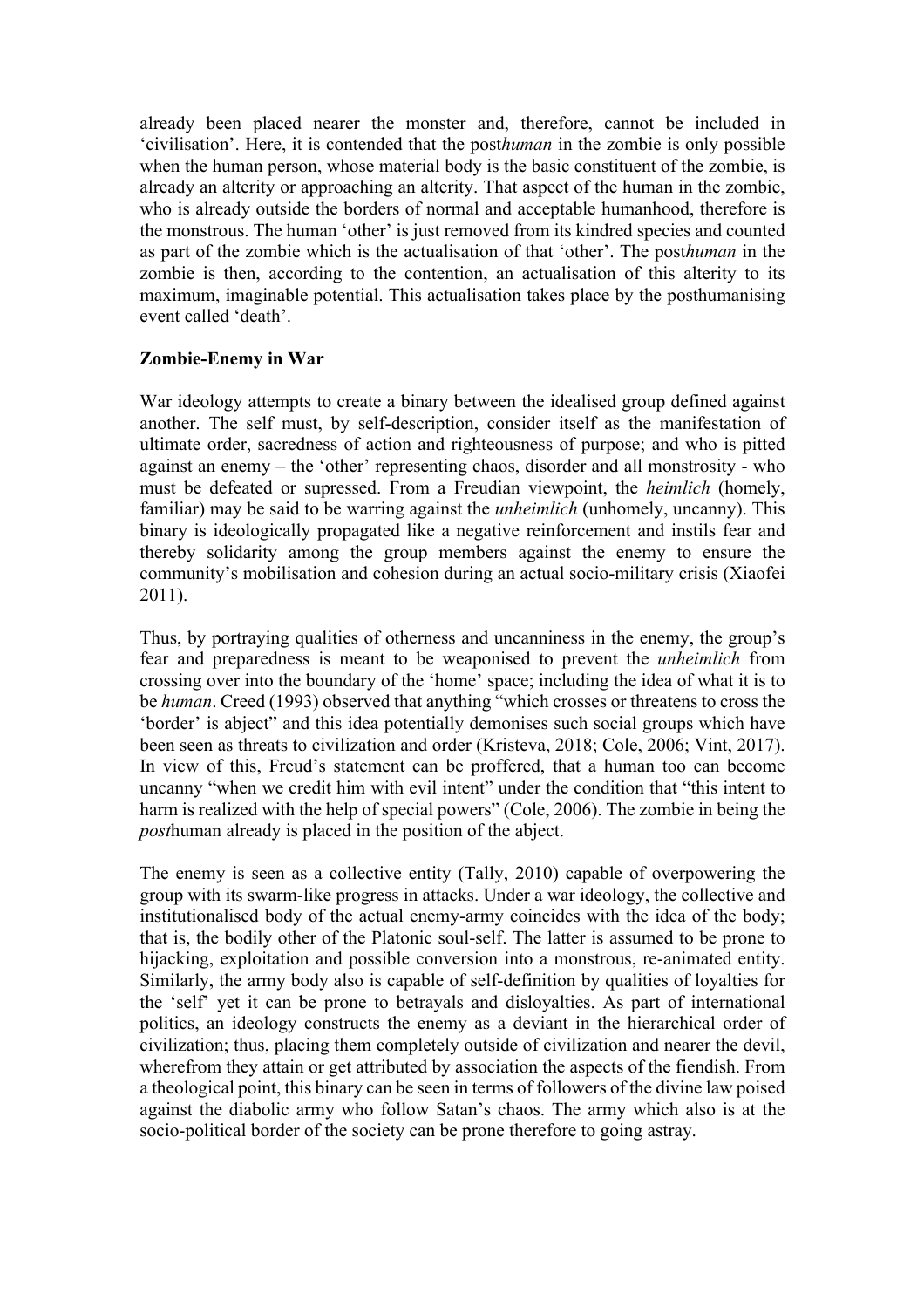The negative labelling and cultural depiction of enemies as monsters work oppositely to the reification of heroes (Ducharme & Fine, 1995). It obfuscates them into evil par excellence, condemns them irredeemably and denies causal, moral and spiritual legitimacy to their cause (Dovi, 2001). Placed on the boundary that separates the human from the animal and also from a cyborg-automaton (Haraway, 1985), the enemy is denied 'humanity' and given the uncanniness of an abject, human-animal hybrid; cinematically transformed into the zombie army. The enemy becomes the living 'dead', a zombie-enemy, who in their state of being dead keep intact their 'life' as persisting and persistent threats. So, the zombies who were seen as enemies as well as representations of enemies will now be seen as the posthuman selves with potential for underlining the otherness latent in the human as well as the societal and the military self.

The spectacularity of war in these narratives plays this very role of allowing the cultural assumptions of otherness to be enacted and confronted. The most vulnerable group, the army, is put through rigorous trials of showcasing inclusion into the group-self either by killing or by sacrificing. The deaths include gory dismemberments of the physical human body and the more gothic re-memberment of the dismembered body into a mock-human entity in the material form of the zombie. This enactment of the enemy's cultural reimagining over history, through processes of distortion of memory and of remembering of the anecdotal histories, highlights the negative cultural reinforcements passed as cultural memory that construct the ideology of fear around the enemy.

#### **On the Screen**

Televised dramas and cinema as cultural artefacts have contributed covertly to perpetrating violence against rival groups and cultures on behalf of a willing audience (Shaw, 2001; Xiaofei, 2011). International politics and rivalries are common themes around which some media representations are built revealing underlying socio-political signification. Zombies as the enemy and the enemy as the zombie are common tropes in war-themed, historical fiction genre of film narratives. The classic zombie film *The Night of the Living Dead* (1968) (and its sequels) by George Romero, gives what Bishop (2010) calls the 'primal narratives.' Dani Cavallaro (2002) argues that other films take their inspiration from it either to deviate or to inverse or to further the idea.

The zombie representations, in dramas and movies alike, can be also seen as metaphorical allegories of the socio-military onslaughts by the enemy. The zombie menace narratives can be read as offering some prominent ideological stances which the target audience – who by virtue of belonging to the culture or group which considers itself under threat – must be familiarised with. By dramatizing the uncanniness of the monstrous enemy and the monster-enemy, these narratives echo Mary Shelley's prophetic reminder about "the dangers of playing God and making monsters" from her 1818 book *Frankenstein* (Lippe, 2019).

They question the safety of 'our' homes and even its boundaries, where 'home' would refer to the defined space of safety and privacy. It may be individual, social, cultural, national or even planetary in scope, which is opened to the unfamiliar and the alien the unheimlich - the zombies. As these creatures of defilement are brought so close and into the 'sacred' space, these films ironically judge the audience's privileged relation with both, death and its mediated image (Cameron, 2012). Placed within the war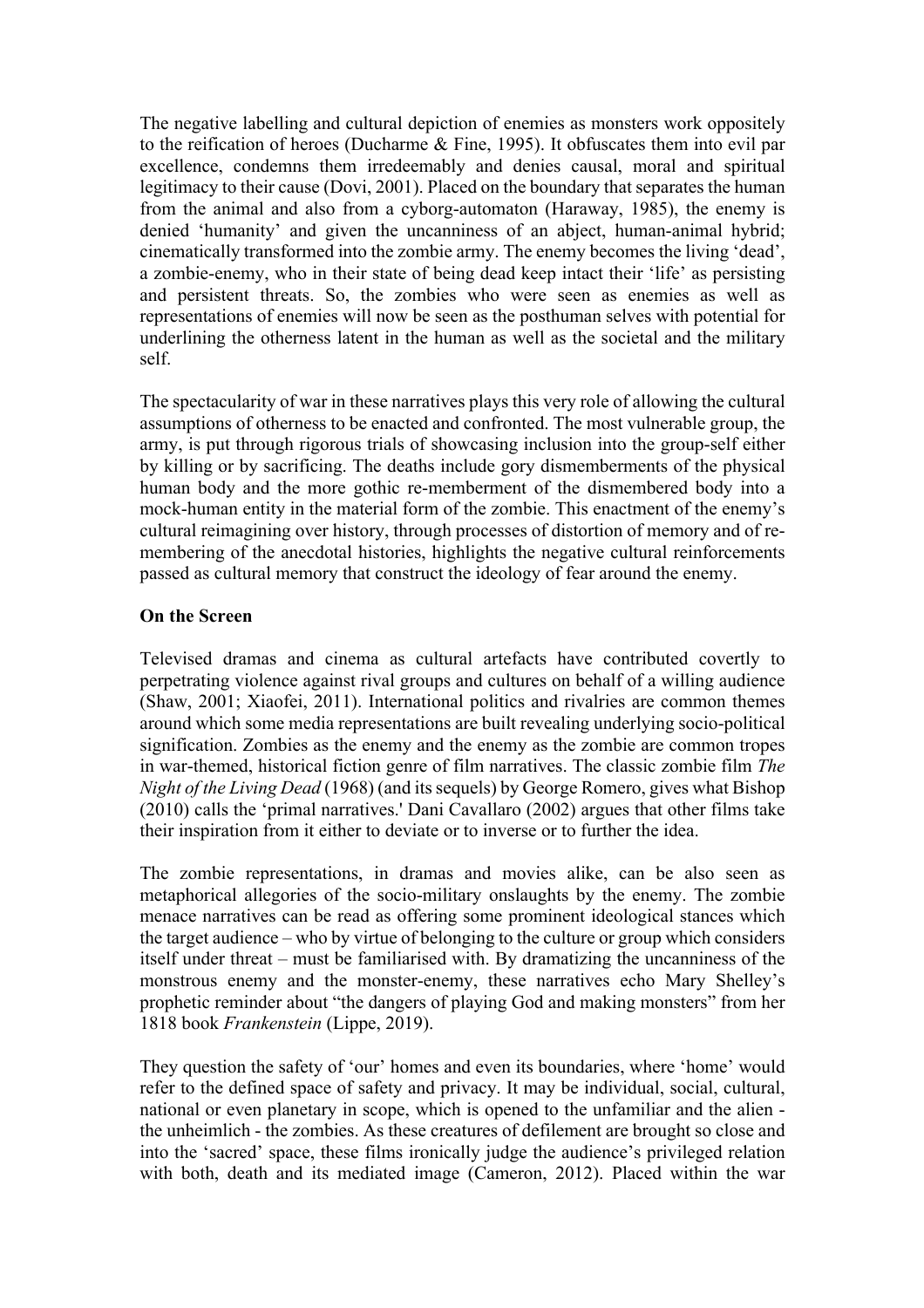ideology, it becomes a comment on the instability of feelings of purity - of body, identity and space - and also of comfort.

Depicting the mass conversion of humans into zombies by bites and infections, it sexualises the zombie-enemy as regressively, orally gratifying its repressed desires despite its asexuality. Through such representations, the potential for reproductivity and multiplicity by the enemy is magnified and the terror of the imagined threat among the victim/audience is peaked. The entry of the zombie-enemies into homes is filmed as equalling in terror with the attempts of 'dishonouring' the bodies of the living, and the deserted homes are given a dishevelled look which is often associated with the loss of 'purity' of the body after a rape.

The narratives work also as a warning that allows nothing except unbridled loyalty to the group, almost approving "atrocious retaliation" (Xiaofei, 2011). Falling prey to the enemy entails being forsaken or killed by the group. Showing early symptoms of 'turning into' a zombie brings death at the hands of the allies, who preserve the purity of the group from the dangers of infiltration, betrayals and treason, even when these are unintended or unavoidable. On the other hand, sacrifices for the group's safety are idealised.

These narratives secure the belief in the potential strength and intended (even if unethically executed) uprightness of the existent social, political, military and medical institutions. Hardly ever responsibility – ethical or otherwise – is deemed due for scenes where failed experiments while searching for cures or the mass murders of the humansturned-zombies are shown. These get portrayed as necessary evils to strengthen group security. The erasure of the monstrosity and savagery with the death of the zombieenemies is called upon without establishing the causal explanation of their subhuman actions, merely because their subhumanity is presumed to be 'natural' to them. The necessity of their 'deaths' is normalised and looked forward to (Sigurdson, 2017), for the wellbeing and continuance of 'civilisation.' Simultaneously, it confounds the culturally established notion of the 'humane.' The killing spree occurs on both ends of humans and zombies, blurring their distinction*.*

They reinforce the ideology in projecting the necessity of the war efforts at the societal level, and the individual efforts required of the group members. It encourages cohesion and members believe in their inclusion when leaders plan strategic methods of war. The dramatization of the sacrifices and valour needed of members highlights the validity of the war against the imaginary enemies – imaginary because of their portrayal as monsters, and imaginary also because the threat from the real enemy is always potentially present rather than actually compromising border security. The challenging of the potential breach of security of the 'home'-space makes the war on the human 'other' and also the non-human 'other' necessary. Furthermore, the 'divine' retribution offered by the director-writer-god purges the group of its vengeance.

The dismemberment of the enemy on-screen provides catharsis - fear and pleasure - to the audience. The spectacle of dismemberment and disembowelment, which has been compared to pornographic presentation by Mcglotten and Vangundy (2013), of a monstrous enemy by a substitute actor rather than the 'actors' who would be in immediate harm – soldiers and civilians – provides cathartic effect on the audience by identification (Mulvey, 2010). Achieving effects of dismemberment is now a matter of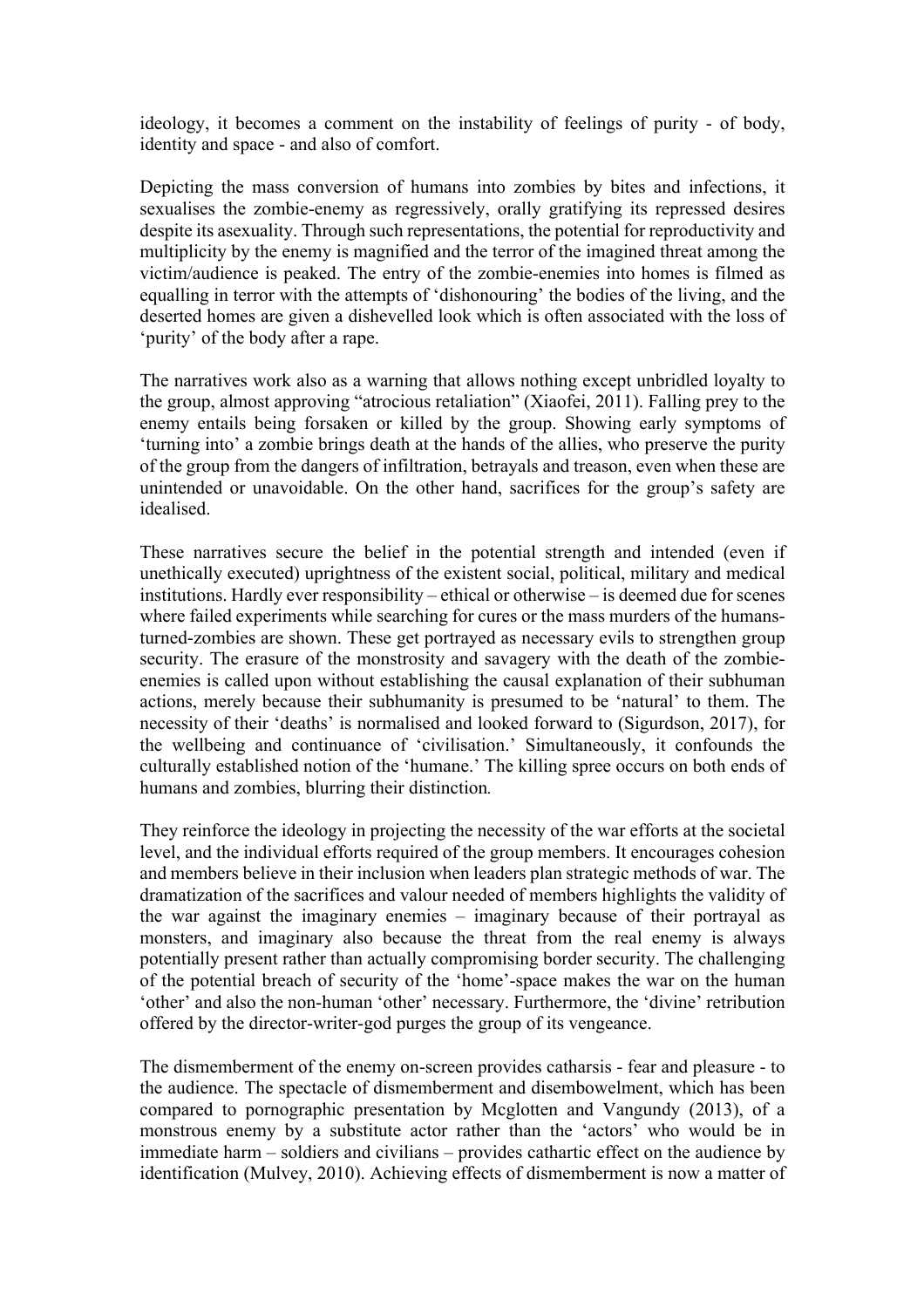media technology (Cameron, 2012) but as quick death without trials is deemed to be the only way to end the evil that threatened civilization, it is unquestioningly accepted as ethical. The performance of control exertion by the state power reveals the formation of power-wielding institutions of modern society. Their control over the body by way of its definition, whether it be deemed a zombie or not, nearly explains Foucauldian 'biopower' (Orpana, 2017; Thacker, 2017).

The *re*-memberment of the zombie out of the broken, wounded and battered human body forms the cultural representation of the enemy, to form the patched, stitched and grotesque image. Also, in re-*member*ing the enemy image as the venomous yet inseparable part of the cultural 'body' of the group, it remembers the enemy even generations later. Contrarily to the above, it also works to override the novelty of the unnaturalness of the enemy into a naturalisation of its unfamiliarity. The zombie-enemy is already known to be gory; yet each time the threat is brought out in the open, the fear lurks in the present with bare connection to the past knowledge of the same threat. This renewed fear highlights the Freudian 'return of the repressed' at individual, social or often even cosmic levels.

The acquaintance-yet-strangeness of the enemy, and its position as simultaneously dead and undead, puts it in an instable situation like of Schrodinger's cat. The war ideology places the enemy within the unknown only so far that to be still identified. Thus, the zombie-enemy becomes a major construction out of a war ideology that drives a group to maintain a constant surveillance of its border purity. In the narrative of the recent Netflix-hosted South Korean drama series *Kingdom* and its sequel *Kingdom 2* which is discussed in detail in the last section, the *Joseon* dynasty (1392-1910) of Korea during the rule of King Seon-jo (1567-1608) is the historical setting and the Japanese Invasion (*Imjin waeran*) of 1592-98 is the highlighted war situation.

## **Analysis of** *Kingdom* **and** *Kingdom 2*

The Netflix-hosted web-series *Kingdom* and its sequel, *Kingdom 2*, re-enact global rivalries and enmities to keep them afresh in the memory of a people. The drama relives the ancient rivalry that still exists between the Japanese and the Koreans in subtler forms. In this web series, the crucial years and their importance to Korean historical development have been brought back into present commemoration. A journalistic comment from Renaldo Matadeen of CBR in 2019 after the first season of the drama was that it made "even bolder socio-political statements than *The Walking Dead*."

The series dramatizes the understanding that was constructed and prevalent about the invading Japanese forces, about their ruthlessness and war-hardened nature. The Japanese forces are ousted by a zombie army thus celebrating the memory of the military stalemate of the forces and their withdrawal in the historical times. The politically mindless, egotistical and undignified attack by Toyotomi Hideyoshi (Turnbull, 2008), daimyo of Japan, is demonised into non-humanity when contrasted with the civilised, peace-loving and organised Joseon with its Ming heritage.

The depiction of the Japanese soldiers as zombies reflects the cultural construction used to demonise the enemy in a war context. The political schemes and military strategies also run parallel to the biologically forced change. The question is whether to term it as evolution or devolution. As devolution, it underscores the conversion down the 'chain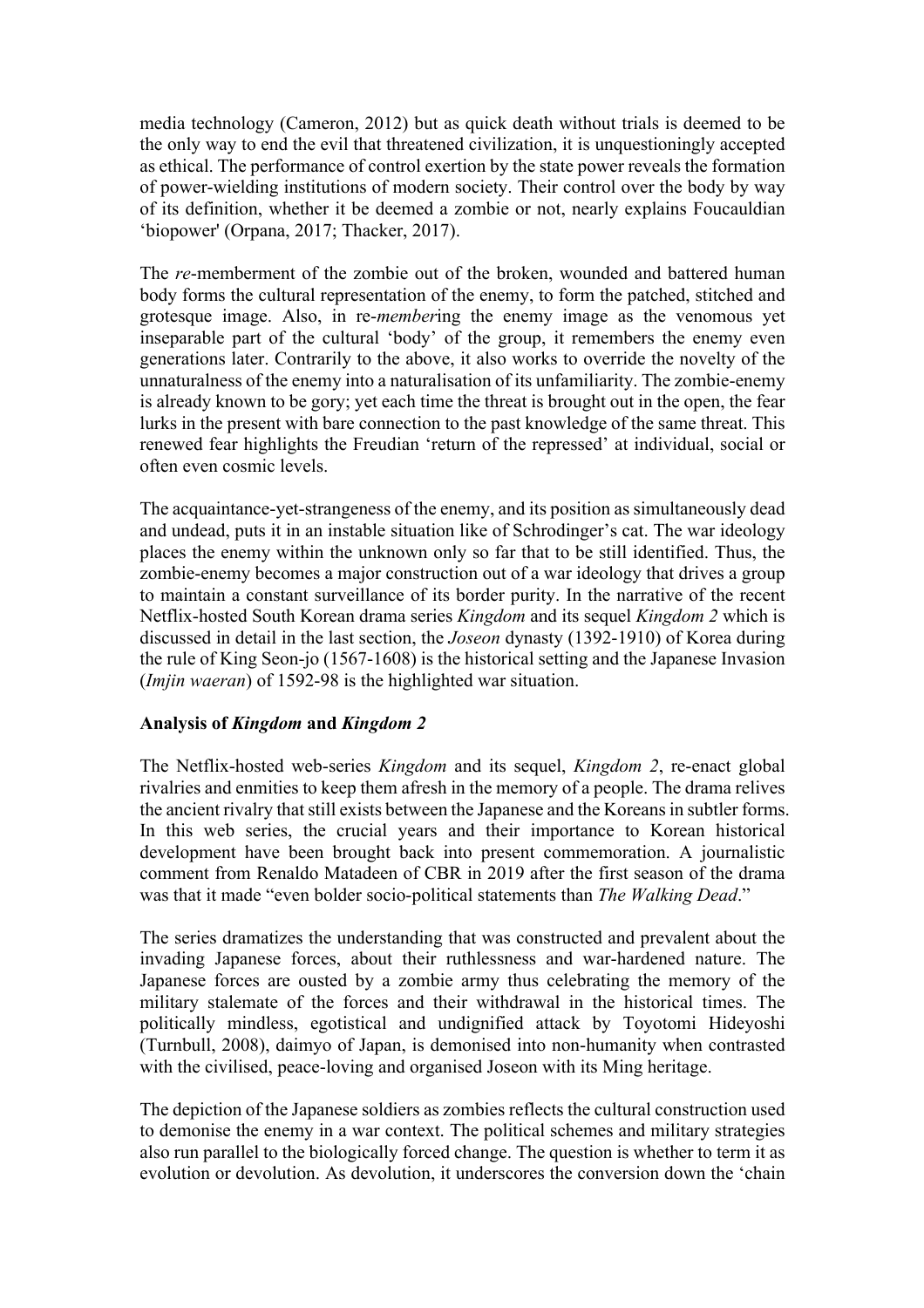of being' into zombiehood which is similar in its position to bestiality. As evolution, it can be said to highlight the rising up of a specie into the supra-humans who have crossed the fact of death and a possible end into a specie which can never be extinct.

The demonisation of the enemy is literal through zombification. The process is defined and weaponised by way of gaining political, cultural and historical retribution. The conversion of own soldiers in a kind of socio-biological experiment or an experimental bio-war underlines an equalisation of the demonic power held by it to counter the other's monstrosity. But it also reveals the extent to which a group is self-haunted by the process and remains constantly under threat of completely converting into its own other. In the death of the enemy, there is a thrill of self-definition but it also pulls in magnetically its own members. That moment is when the deaths of own people become either sacrifice for or treason to the cause. In dying at the hands of the zombies, the conversion into zombies is a form of that betrayal to the cause of the group, which would in a 'real' war situation be akin to a situation of desertion of post or surrendering to the enemy or becoming prisoners of war.

In the blurring of the boundary between the actual enemy, the zombie-enemy and the self-turned-other emerges a space for the war ideology to dissipate into its own counter. The killing of all these enemies in a war situation questions the boundaries drawn between the self and the other, the group and the enemy, and the normalised human and the monster. Death which makes possible the conversion of the soul-self into the realm of its bodily other, the ideal group self into the savage group other, and the human self into the monstrous other, also can bring about a reverse conversion. But the death of the zombie-enemy-other to bring into life the human-normal-self posthumanises the former and decentres the latter into its own other. Under a war context this conversion is radical in its upturning of the very ideology in which it is played out.

The scars can prove useful evidence. The scars from the zombie-bites become the signifying marks of the decentred human, placed among all the other species as one *among* them, and not superior to them. The human gets liminally placed somewhere as a cinematic hybrid and a biological hybrid too. One who is human yet not quite defines the otherness in the selfhood of the de-zombified human or as he can be called the 'dead zombie' returned to the realm of the living. The scars leave open-ended the questions and the doubts regarding the position occupied by the zombie-enemy in relation to the human-self, sociologically, culturally as well as militarily.

## **Conclusion**

This paper discussed that the creation of zombie monsters as personifications of the terror of the enemy group reflects the urgencies of war. This multiplied horror of the real enemy justifies the later cultural actions taken against them. It discussed the reasons that lead to the imagination of the enemy as a monster and how enmities beguile the cultural notion of the other group pitted against them. The death of the 'other' group results out of a concern for survival of the self. The overlapping images of a monster and an enemy are therefore to be seen as cultural practices meant for the preparedness of a people against their internal fears as well as external foes. Zombification of the enemy and the thrill in their deaths therefore also play an important part in the creation of a group identity.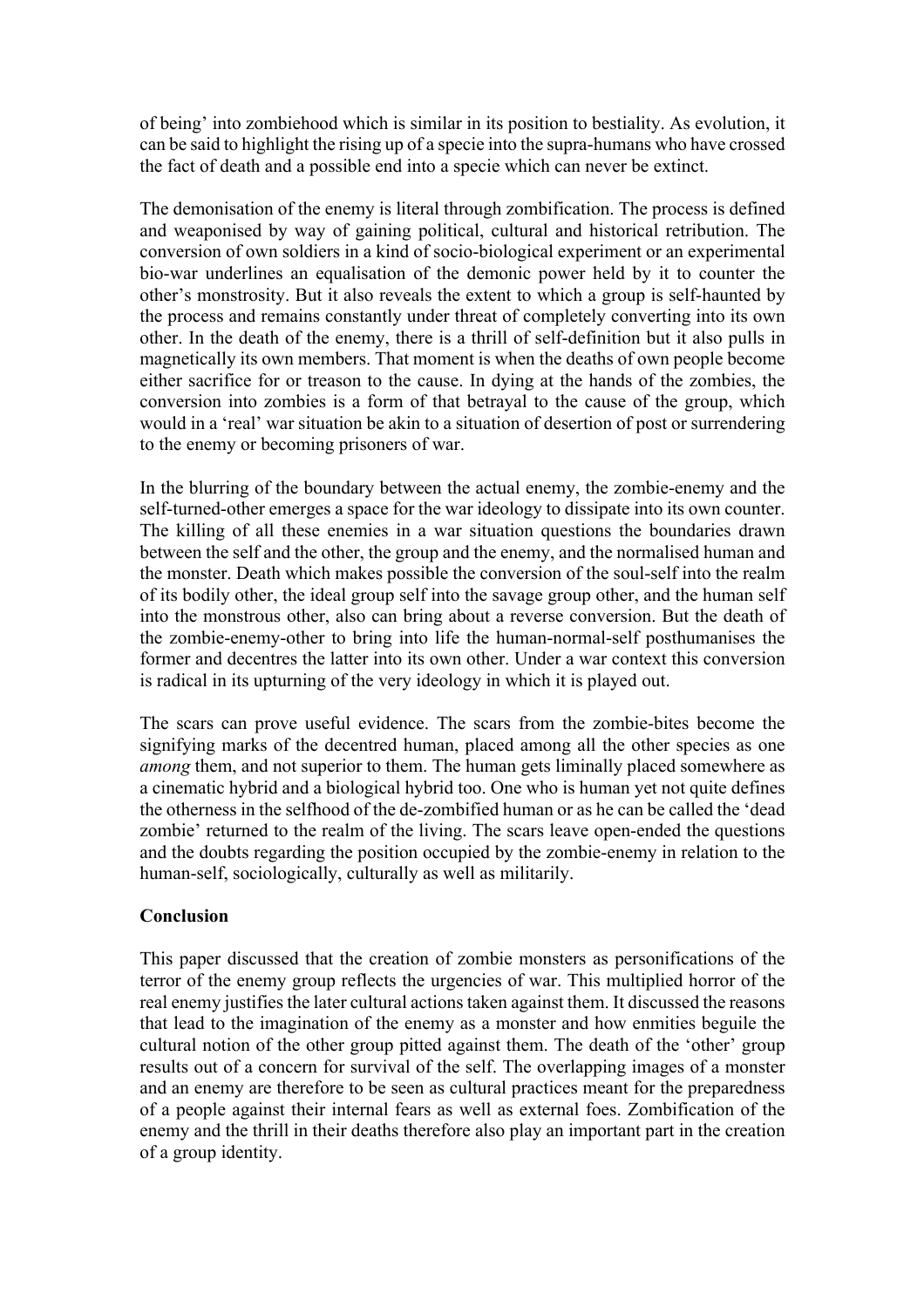The conclusion meant to be derived from the present discussion was the posthumanism of the death of the zombies. In the image of the zombie, there is an intersection of the enemy-other and the self, which is brought together and placed in equality. The death of the human body blurs the boundary which 'others' the monster. The diabolical representation of the enemy places it at par with the monster too. So, zombification makes both otherness in selfhood and selfhood in otherness possible in the same physical (bodily) or collective (military) entity. The death of the zombie becomes the actual posthumanising moment, where and when the humans-turned-zombies regain human-hood but cannot return to it completely. It is then that the self becomes its other and the other becomes the self. The evidence of it is given by the scars from the zombiebites. In the posthumanisation made possible by the event called 'death,' there is a vast possibility of intervention and discussion still possible.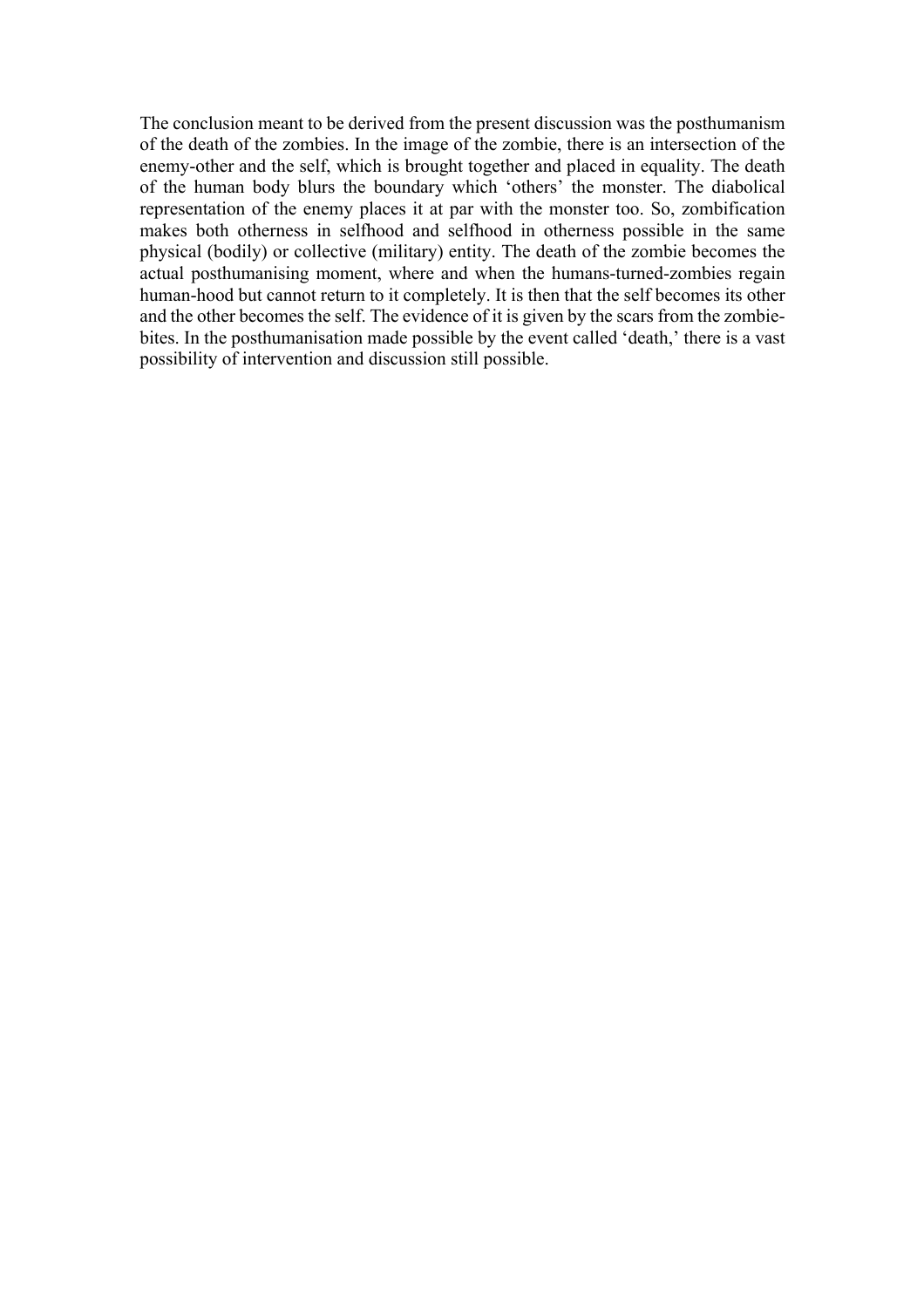#### **References**

Bishop, K. W. (2010). *American zombie gothic: The rise and fall (and rise) of the walking dead in popular culture*. Jefferson; NC: McFarland.

Bolton, M. S. (2104). Monstrous machinery: Defining posthuman gothic. *Aeternum: The Journal of Contemporary Gothic Studies*, 1(1), 1-15.

Cameron, A. (2012). Zombie media: Transmission, reproduction, and the digital dead. *Cinema Journal*, 52(1), 66-89. Retrieved from URL: www.jstor.org/stable/2336028.

Cavallaro, D. (2002). *The Gothic Vision: Three Centuries of Horror, Terror and Fear*. United Kingdom: Bloomsbury Publishing.

Cole, P. (2006). The enemy within. *The Myth of Evil* (pp. 96-121). Edinburgh: Edinburgh University Press.

Dovi, S. (2001). Evil enemies: Stigmatizing our opponents or legitimizing our wars? *Peace Research*, 33(1), 101-112. Retrieved from URL: www.jstor.org/stable/23607789.

Ducharme, L. J., & Fine, G. A. (1995). The construction of nonpersonhood and demonization: Commemorating the traitorous reputation of Benedict Arnold. *Social Forces*, 73(4), 1309-1331. Retrieved from URL: www.jstor.org/stable/2580449.

Garcia, T. (2014). Death. In T. Garcia, *Form and Object: A Treatise on Things* (pp. 410-430). Edinburgh: Edinburgh University Press. Retrieved from www.jstor.org/stable/10.3366/j.ctt1g0b74h.26.

Haraway, D. (1985). A manifesto for cyborgs: Science, technology and socialistfeminism in the 1980s. *Socialist Review*, 15(2), 65-107.

Heise-von der Lippe, A. (2019). Posthuman Gothic. In M. Wester & X. A. Reyes (Eds.), *Twenty-First-Century Gothic: An Edinburgh Companion* (218-230). Edinburgh: Edinburgh University Press. Retrieved from URL: www.jstor.org/stable/10.3366/j.ctvnjbgx9.19.

Kim, Eun-hee (Writer), & Kim Seong-hun (Director). (2019, January 25). Kingdom [Web Series]. In Lee Sung-joon (Producer). South Korea: Netflix.

Kim, Eun-hee (Writer), & Park In-je (Director). (2020, March 13). Kingdom 2 [Web Series]. In Lee Sung-joon (Producer). South Korea: Netflix.

Kristeva, J. (2018). 'Approaching abjection.' From powers of horror: An essay on abjection. In A. S. Mittman & M. Hensel (Eds.) *Classic Readings on Monster Theory: Demonstrar, Volume One* (pp. 68-74). Leeds: Arc Humanities Press.

Larkin, P, & Thwaite, A. (1993). *Collected Poems*. United States: Noonday Press.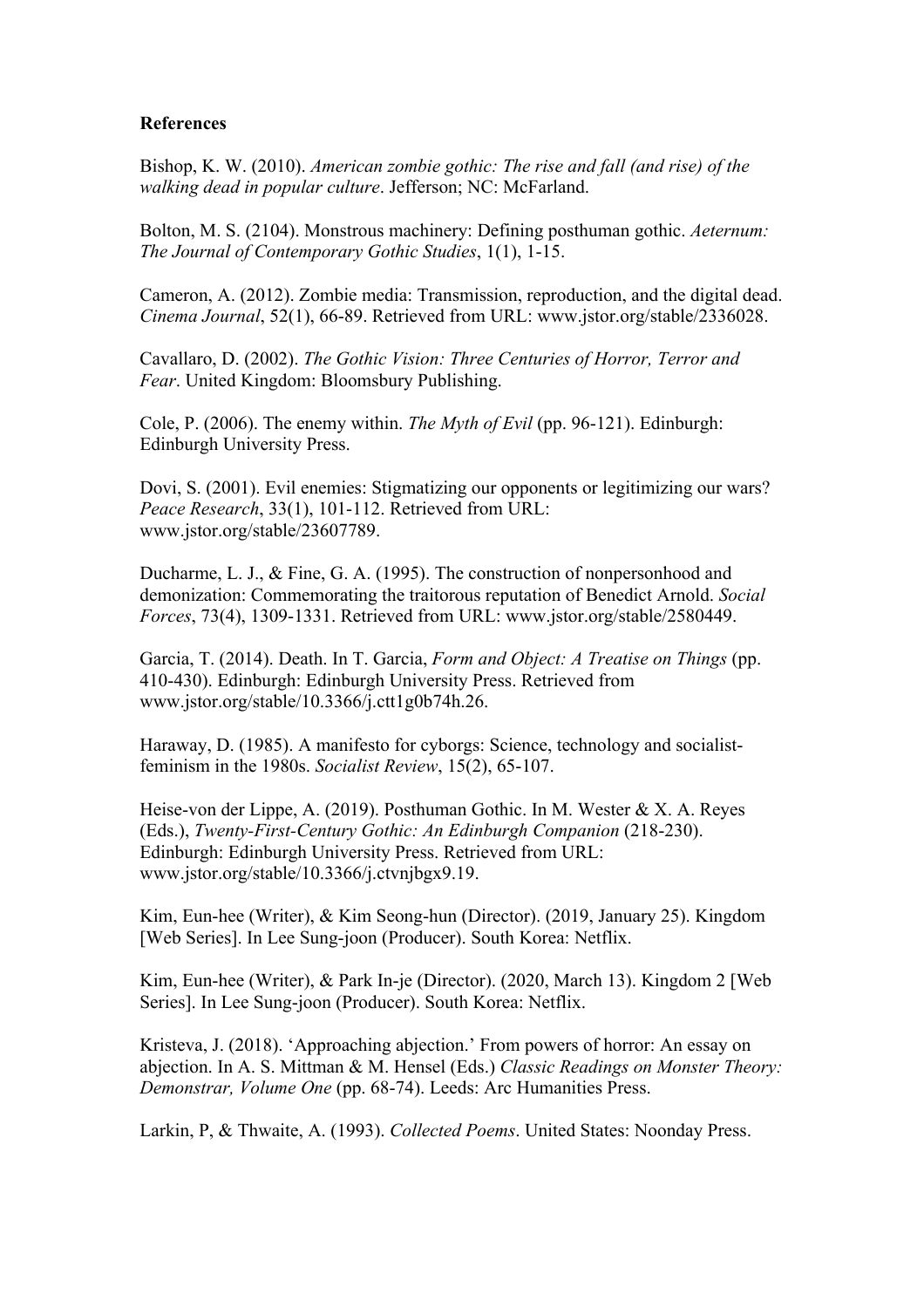Lauro, S. J., & Embry, K. (2017). A zombie manifesto: The nonhuman condition in the era of advanced capitalism. In S. J. Lauro (Ed.), *Zombie Theory* (pp. 395-412). Minneapolis: University of Minnesota Press.

Masao, A, & Dilworth, D. (1986). The problem of death in East and West: Immortality, eternal life, unbornness. *The Eastern Buddhist*, New Series, 19(2), 30-61. Retrieved from URL: www.jstor.org/stable/44361756.

Mcglotten, S., & Vangundy, S. (2013). Zombie porn 1.0: Or, some queer things zombie sex can teach us. *Qui Parle*, 21(2), 101-125. Retrieved from www.jstor.org/stable/10.5250/quiparle.21.2.0101.

Mulvey, L. (2010). Visual pleasure and narrative cinema. In M. Furstenau (Ed.), *Film Theory Reader: Debates and Argument* (pp. 200-208). London; New York: Routledge.

Orpana, S. (2017). Spooks of biopower: The uncanny carnivalesque of zombie walks. In S. J. Lauro (Ed.), *Zombie Theory* (pp. 294-315). Minneapolis: University of Minnesota Press.

Plato. Georgias. (1997a). (D. J. Zeyl, Trans.). In J.M. Cooper (Ed.), *Plato: Complete Works*, (pp. 491-869). Indianapolis, Indiana: Hackett Publishing.

Plato. Phaedo. (1997b). (G. M. A. Grube, Trans.). In J.M. Cooper (Ed.), *Plato: Complete Works,* (pp. 49-100). Indianapolis, Indiana: Hackett Publishing.

R Matadeen. (2019, February 03). 'Kingdom' is a More Effective Zombie Drama than 'The Walking Dead.' *CBR*. Retrieved from www.cbr.com/kingdom-better-zombieshow-walking-dead/.

Shaw, T. (2007). *Hollywood's Cold War*. Edinburgh: Edinburgh University Press.

Shelley, M. (1818). *Frankenstein; or The Modern Prometheus*. United Kingdom: Lackington, Hughes, Harding, Mavor, & Jones.

Sigurdson, O. (2017). Slavoj Žižek, the death drive, and zombies: A theological account. In S. J. Lauro (Ed.), *Zombie Theory* (pp. 65-102). Minneapolis: University of Minnesota Press.

Tally, R. T., Jr. (2010). Let us now praise famous orcs: Simple humanity in Tolkien's inhuman creatures. *Mythlore*, 29(111/112), 17-28. Retrieved from www.jstor.org/stable/26815537.

Thacker, E. (2017). Nekros; or, the poetics of biopolitics. In S. J. Lauro (Ed.), *Zombie Theory* (pp. 361-380). Minneapolis: University of Minnesota Press.

Turnbull, S. (2008). *The Samurai Invasion of Korea 1592-98*. Great Britain: Osprey Publishing. ISBN: 978-1-84603-254-7.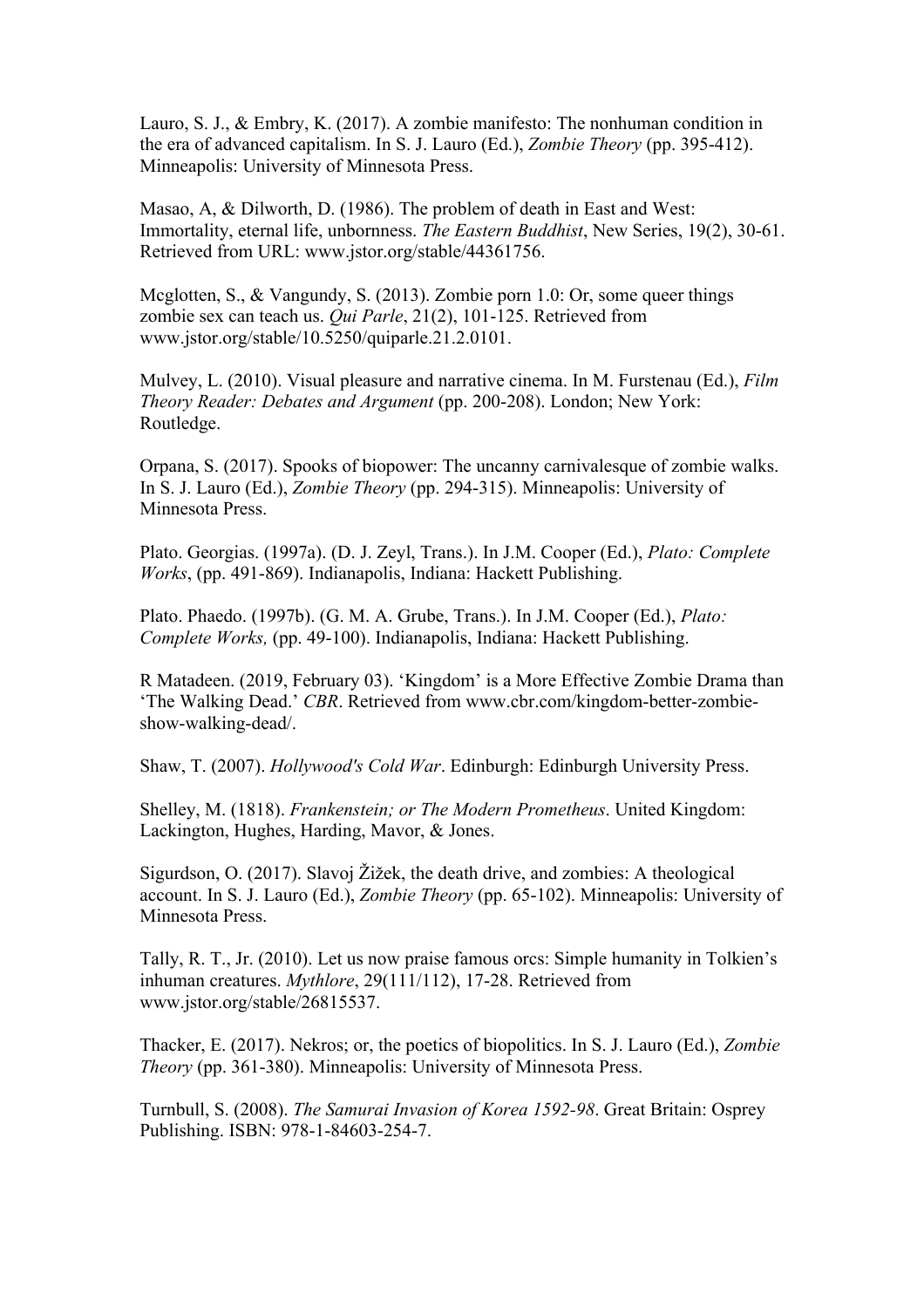Vint, S. (2017). Abject posthumanism: Neoliberalism, biopolitics, and zombies. In S. J. Lauro (Ed.), *Zombie Theory* (pp. 171-182). Minneapolis: University of Minnesota Press.

Xiaofei, W. (2011). Movies without mercy: Race, war, and images of Japanese people in American films, 1942-45. *The Journal of American-East Asian Relations*, 18(1), 11-36. Brill. Retrieved from www.jstor.org/stable/23613118.

#### **Bibliography**

Abbott, S. (2016). *Undead Apocalypse: Vampires and Zombies in the 21st Century.* Edinburgh: Edinburgh University Press.

Bishop, K. (2008). The sub-subaltern monster: Imperialist hegemony and the cinematic voodoo zombie. *Journal of American Culture,* 31, 141–52.

Creed, B. (1993). *The Monstrous-Feminine: Film, Feminism, Psychoanalysis*. New York: Routledge.

Dendle, P. (2001). *The Zombie Movie Encyclopaedia*. Jefferson; N C; London: McFarland.

Dendle, P. (2007). The zombie as barometer of cultural anxiety. In N. Scott (Ed.), *Monsters and the Monstrous: Myths and Metaphors of Enduring Evil* (pp. 45-57). Amsterdam; New York: Rodopi.

Drezner, D. W. (2015). Distracting debates about flesh-eating ghouls. *Theories of International Politics and Zombies: Revived Edition* (pp. 25-35). Princeton; Oxford: Princeton University Press. Retrieved from www.jstor.org/stable/j.ctt7zvcg0.7.

Fhlainn, S.N. (2011). All dark inside: Dehumanisation and zombification in postmodern cinema. In D. Christie & S. J. Lauro (Eds.), *Better Off Dead: The Evolution of the Zombie as Post-Human*, (9-23). Edinburgh: Edinburgh University Press. Retrieved from www.jstor.org/stable/10.3366/j.ctt1c84gh2.15.

Freud, S. (1997). The uncanny. *Writings on Art and Literature, With a Foreword by Neil Hertz*, (pp. 193-233). Stanford, California: Stanford University Press.

Golden, C. (Ed.). (2010). *The New Dead: A Zombie Anthology*. New York: St. Martin's Griffin.

Hand, R. J., & McRoy, J. (2007). *Monstrous Adaptations: Generic and Thematic Mutations in Horror Film*. United Kingdom: Manchester University Press.

Heise-von der Lippe, A. (2015). Hypertext and the creation of choice: Making monsters in the age of digital textual (re)production. In L. Piatta-Farnell & D. L. Brien (Eds.), *New Directions in 21st Century Gothic: The Gothic Compass (pp. 117–31). New York:* Routledge.